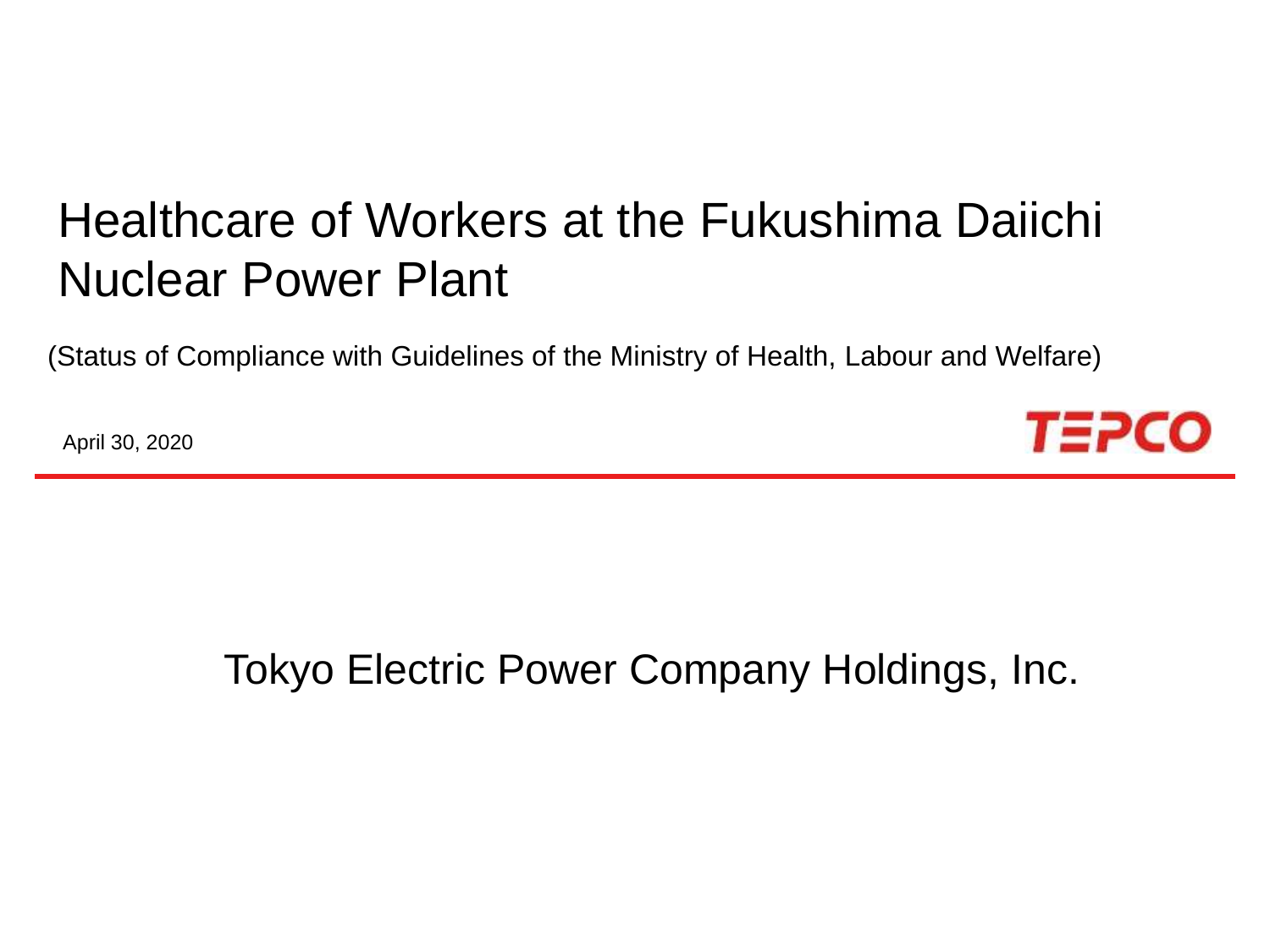

### **As measures for the healthcare of the workers at the Fukushima Daiichi Nuclear Power Plant, the primary contractors and TEPCO have established and are using a system to address the following workers.**

- ・Target: Workers who have been determined through medical examinations to **"require thorough examinations," "require medical treatment," or "require continued medical treatment."** \*1
- ・Purpose: Ensuring that the above workers **have consulted a doctor and, as needed, have been subject to appropriate work-related relief measures.**
- \*1 Applicable laws and regulations require that radiation workers should receive medical examinations before they start working as radiation workers and subsequently twice a year. Each determination of the above is based on the results of these medical examinations.

#### <Background>

- As a response to the guidelines of the Ministry of Health, Labour and Welfare, we started to use the systemin July/August 2016 (partially in August), with assistance from the primary contractors and using the specific goals and guidance provided by the University of Occupational and Environmental Health, Japan.
- For the time being, the status of health management will be checked based on quarterly reports from each primary contractor.

(Starting with the 2nd quarter of FY 2016, the status of health management has been reported at meetings by the office for meetings of the team for addressing decommissioning and contaminated water issues.)

• **This report contains information about the health management status in the 3rd quarter of FY 2019 covering the medical examinations for October–December) and about the follow-up statuses in the 2nd quarter and earlier.** ⇒ The summary is shown on pages 2 and 3.

#### [Specific Goals]

TEPCO and the primary contractors must ensure that the workers of the relevant subcontractors:

- 1) Receive necessary medical examinations on a periodic basis;
- 2) Consult a doctor if they have been determined through a medical examination to require medical treatment or a thorough examination;
- 3) Continue to receive necessary medical treatment at least while working at the site of the Fukushima Daiichi Nuclear Power Plant if they have been determined by a doctor to require medical treatment;
- 4) Are treated according to necessary actions including appropriate work-related relief measures based on the results of periodic medical examinations; and/or
- 5) Are subject to appropriate work-related relief measures, with their implementation status being continuously checked and the measures being continuously reviewed.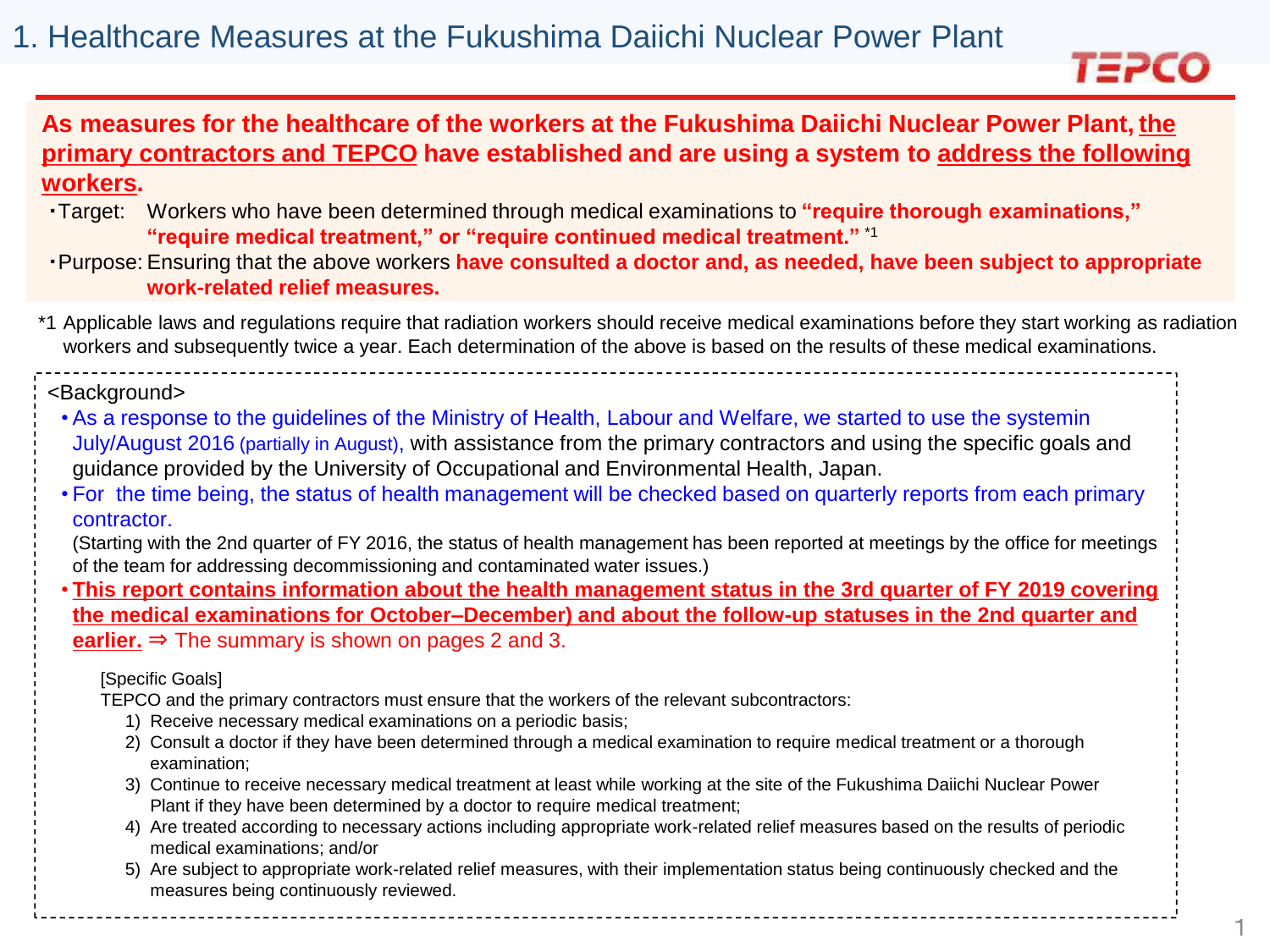#### 2. Results: Summarizing the Status of Management for Medical Examinations in the 3rd Quarter of FY2019 *T≣PCO*

**Results: summarizing the status of management for medical examinations conducted in the 3rd quarter (October–December)**

- **(1) The workers' reception of medical examinations and the results** [No. of offices covered: 55 (primary contractors: 52)]
	- A total of 4,794 workers received medical examinations during the period, and 319 workers (7% of all workers) were determined to "require thorough examinations". (1,098 workers (23% of all workers) were determined to "require thorough examinations," "require medical treatment," or "require continued medical treatment.")

## **(2) Status of those determined to "require thorough examinations"**

- The reports from the primary contractors indicated that 68% of the workers had already received thorough examinations and had been subject to appropriate work-related relief measures by the companies, as needed (A); if those who were expected to be subject to appropriate measures soon (B) were included, the achievement rate was 82%.
- All contractors are appropriately implementing the guidance and management under the established system.
- 18% of the workers concerned replied that they had not received medical examinations after they had been given guidance (C). Their subsequent statuses will be checked through the next reports for the 4th quarter of FY2019.

・Number of workers determined to "require thorough examinations": 319 **Status** 

- A (workers have received thorough exams and, as necessary, the companies have applied appropriate work-related relief measures to the workers) 217
- B (Workers are undergoing examinations) 46
- C (Workers have not yet received thorough exams after guidance) 56



- ⇒ The primary contractors are appropriately reporting the statuses, indicating that the systems built by them are effectively functioning, and are even able to identify how the workers are addressed by the relevant subcontractors.
- Note: The numbers of workers indicated are simple sums of those reported from each company. Some workers may have been counted more than once if they were relocated or if the system counted workers on a per medical examination category. The same applies to the figures on the next page.